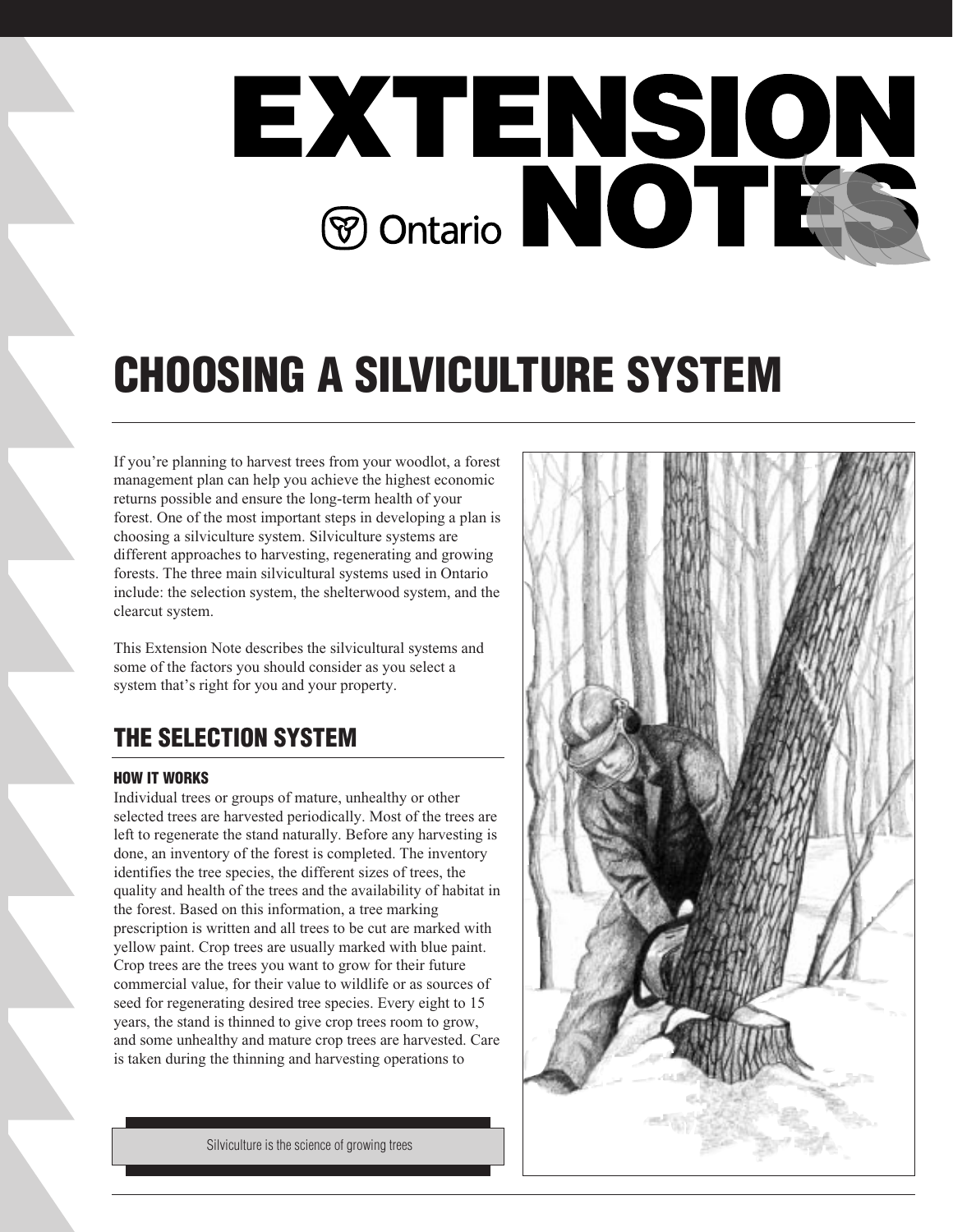avoid damaging the site and the crop trees. Damage to young and old trees can lower the future value of the wood.

Road access and a good network of skid trails are important. Good access will improve the efficiency of each thinning and also minimize the damage to crop trees.

The selection system can be adapted to encourage the growth of different species. Cutting individual, mature trees in the canopy encourages the growth of shade-tolerant species, such as maple, beech and hemlock, which are growing in the understorey. Cutting groups of trees, in an adaptation called the "group selection system," encourages the growth of intolerant species, like poplar, and mid-tolerant species, like oak, basswood, cherry and white pine. The group selection system creates sunny gaps in the canopy where these species can grow.

### **THE RESULTS**

This system maintains a diverse, all-aged forest with a wide range of species of different sizes and ages. These naturallooking forests provide continuous supplies of wood, fuelwood and other forest products, as well as habitat for wildlife and attractive areas for recreation.

### **WHERE IT WORKS BEST**

The selection system is well-suited to the mixed hardwood forests of southern Ontario, where the small periodic cuts mimic the forest's natural cycle of renewal. Mixed hardwood forests rely on small-scale natural disturbances, such as lightning, fire, wind, ice storms and disease, to kill individual trees or groups of trees and create the space that young trees need to grow.

### **BENEFITS**

- preserves the genetic diversity of the forest
- full canopy protects site from erosion
- maintains natural-looking, diverse forest
- provides good wildlife habitat and areas for recreation
- generates long-term income and a steady supply of wood products

### **DISADVANTAGES**

- requires investments in evaluating the forest, selecting and marking crop trees, thinning and harvesting
- assistance from forestry experts is recommended
- large areas are required to generate sufficient volumes of wood and income
- crop trees and regeneration can be damaged during harvest operations



The selection management system maintains a diverse, all-aged forest with a wide range of species of different sizes and ages.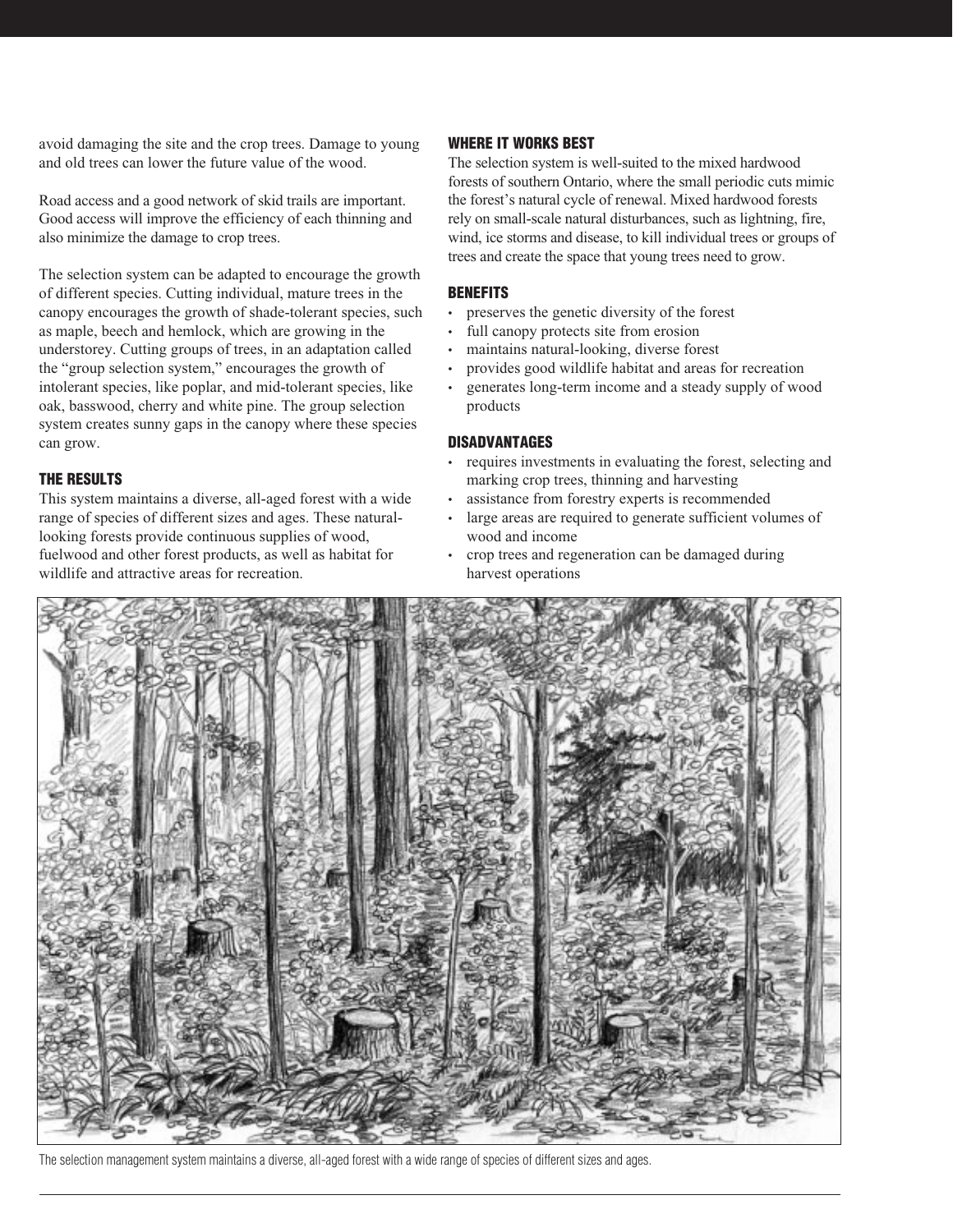

The shelterwood system maintains a forest canopy to protect, shade and shelter a new crop of trees.

## **SHELTERWOOD SYSTEM**

### **HOW IT WORKS**

Mature trees are harvested in a series of two or more partial cuts. The cuts stimulate the germination and rapid growth of a new forest in the shelter and the shade of mature trees. The mature trees usually provide seed for regenerating the site, but sometimes regeneration is achieved by seeding, planting or stimulating coppice growth. You will need good roads and skid trails to access the site to complete each harvest. Care is taken at each harvest not to damage the site or the regeneration.

This system can involve three different kinds of harvests:

#### **1. Preparatory cut**

The preparatory cut is a thinning operation that gives selected trees room to grow large crowns. Trees with large crowns provide more seeds than trees with small crowns. A preparatory cut is only done if there is a shortage of trees with large crowns on the site. The first harvest is usually done when the trees are 60 to 80 years old.

### **2. Seed cut**

The seed cut removes about half the mature trees in the stand. It opens up the stand, allowing sunlight to reach the forest floor, where it stimulates the germination and growth of seedlings. The second harvest is usually done when the trees are 80 to 100 years old.

#### **3. Removal cut**

The removal cut harvests all the mature trees. It can be done as a single harvest or as a series of partial harvests. The removal cut is conducted after a dense



The shelterwood system can involve three different kinds of harvests: the preparatory cut (left), the seed cut (centre) and the removal cut (right).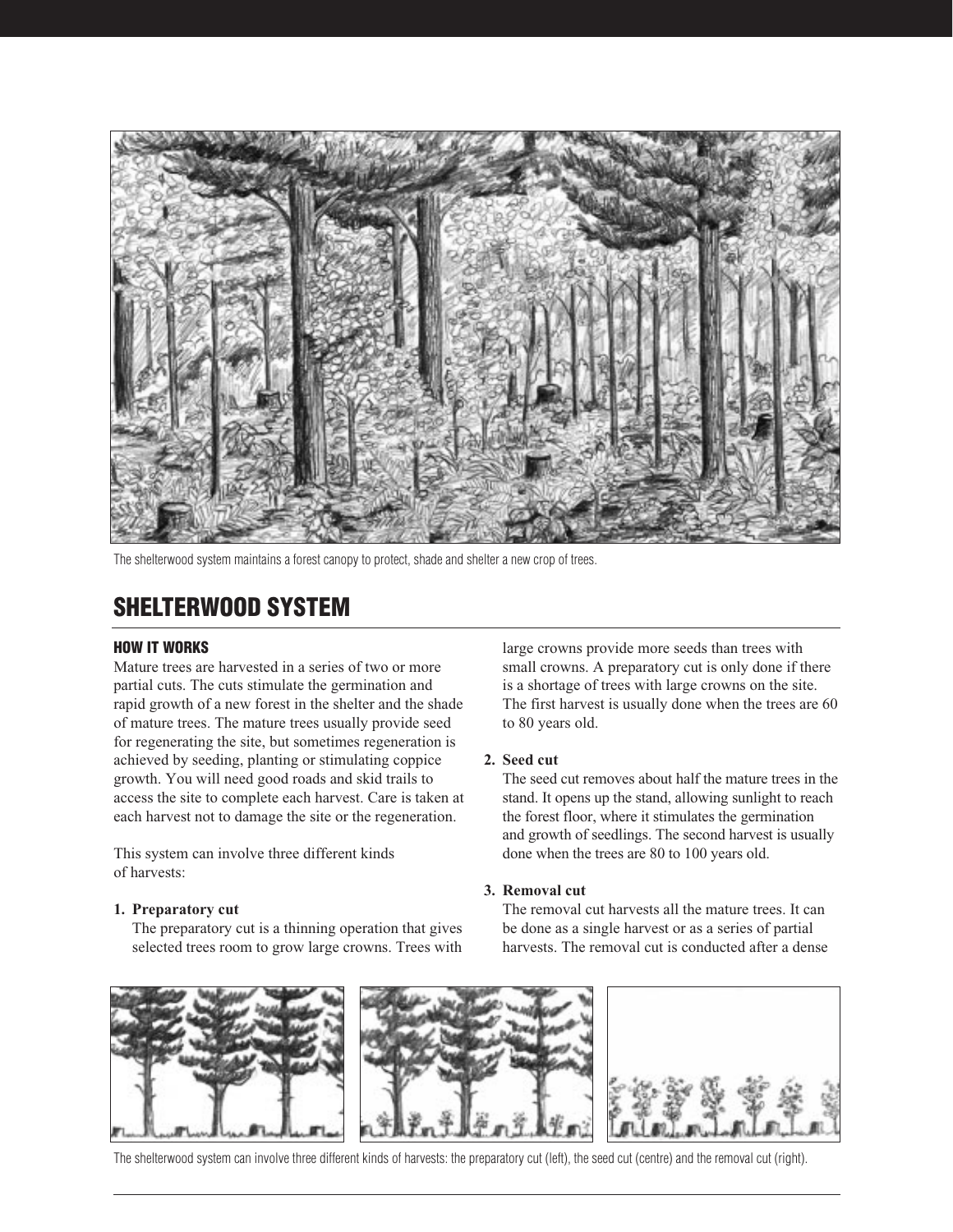carpet of saplings (trees taller than 1.5 metres) is established in the shelter of the mature trees. By giving the saplings full sunlight, the removal cut encourages the rapid growth of a new forest. The final harvest is usually done when the trees are 100 to 120 years old.

### **THE RESULTS**

The shelterwood system produces an even-aged, fastgrowing forest. It favors mid-tolerant species, such as oak, white ash and white pine, which can germinate in shade but later require some sunshine to survive. This system can be adapted to quickly regenerate maple sugar bushes.

### **WHERE IT WORKS BEST**

This system is well-suited to mixed hardwood and conifer forests in southern Ontario that lack sufficient natural regeneration to grow desired species. The shelterwood system mimics major disturbances, like wind, fire and

insects, that create large gaps in the forest canopy where mid-tolerant species can grow.

### **BENEFITS**

- preserves the genetic diversity of the forest
- partial canopy protects site from erosion while new growth is getting established
- maintains some wildlife habitat
- can be used to regenerate oaks which provide food for wildlife

### **DISADVANTAGES**

- requires investments in evaluating the forest, select-ing and marking crop trees, thinning and harvesting
- assistance from forestry experts is recommended • can cause loss of habitat for animals that
- require a mature closed canopy, such as the redshouldered hawk

# **CLEARCUT SYSTEM**

### **HOW IT WORKS**

All the trees are harvested in one cutting operation. In a modification of the clearcut system, called the "seed-tree method," individual trees or groups of trees are left standing to provide seed for regeneration. The seed trees are large-crowned (capable of producing large quantities of seeds) and able to survive in windy, exposed conditions.

The clearcut area can be regenerated by:

- windborne seeds from nearby areas
- seeds from trees left on the site, singly, in strips or in groups
- coppice growth (the shoots that grow from the stumps of trees when they are cut or stressed)
- artificial seeding
- planting seedlings or trees

You may need to thin the regenerating forest and protect the young trees from competition with other vegetation and from small mammals.

### **THE RESULTS**

Clearcutting produces an even-aged forest with trees that are about the same age. Although maple and other shadetolerant species can become established in clearcut areas, clearcutting strongly favors the growth of shadeintolerant species, like jack pine, poplar, cedar and white birch. These species, which need full sunlight, grow fast and quickly dominate clearcut areas.

### **WHERE IT WORKS BEST**

Clearcutting is a good choice for the Boreal forests of northern Ontario, where it mimics the natural

disturbances that perpetuate this kind of forest ecosystem. In Boreal forests, large catastrophic occurrences, like forest fires and insect infestations, kill extensive areas of forest, which regenerate naturally to even-aged growth.

Clearcutting is not recommended for general use in the mixed hardwood forests of southern Ontario.

### **BENEFITS**

- simplest harvest method with no need to protect remaining seed-trees from damage
- generates highest immediate financial returns
- favors intolerant species, which do not grow well in shade

### **DISADVANTAGES**

- makes land more vulnerable to erosion from wind and rain
- erosion can carry silt into streams and rivers, reduc-ing water quality and damaging aquatic habitats
- regeneration in hot, exposed areas can be difficult and may require investments in preparing the site for seeding or planting, thinning, controlling competition and protecting young trees from small mammals
- can reduce the genetic diversity of the tree species in the new forest if the seed came from a few seed trees
- unpleasant to look at and of little value for recreation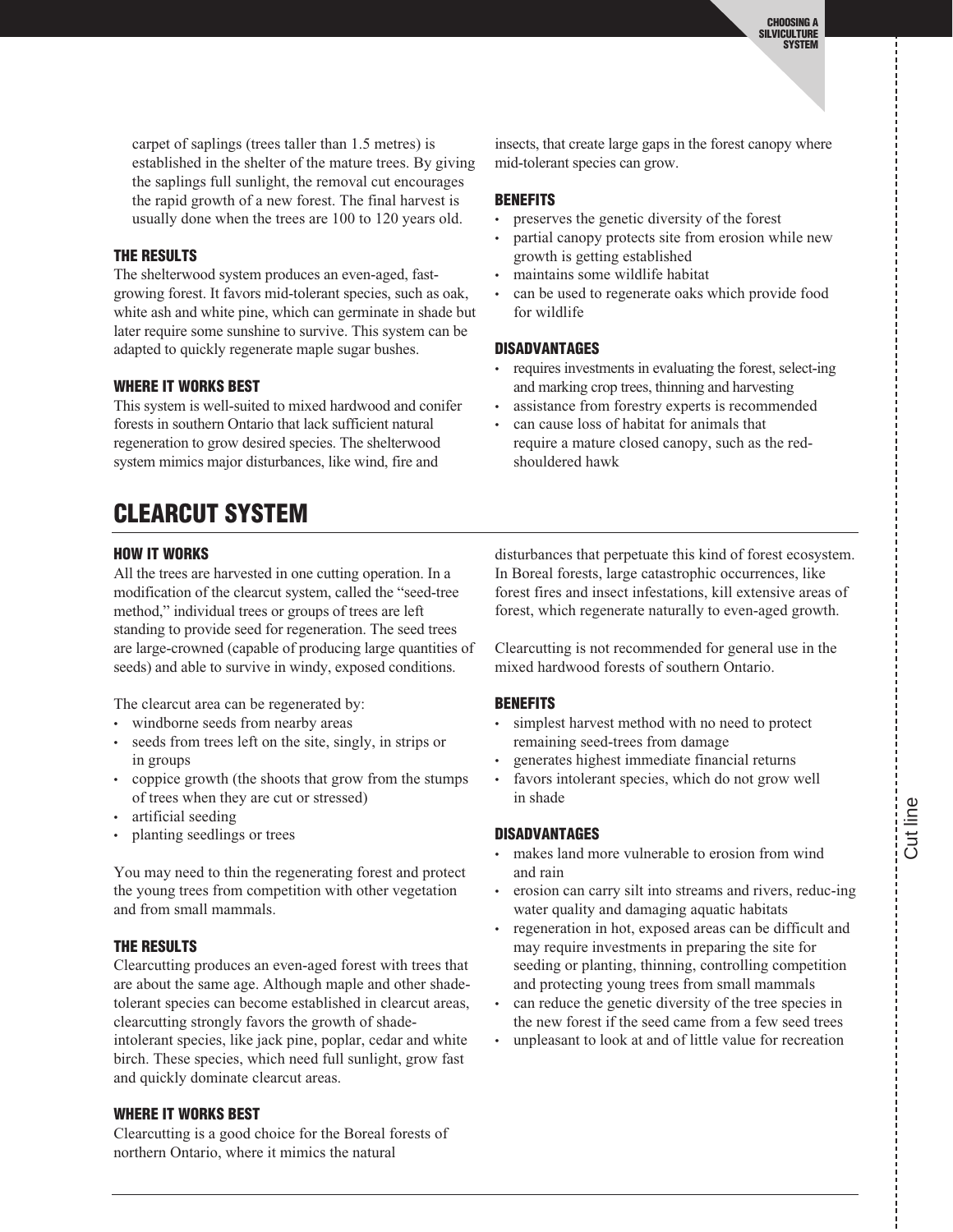

The clearcut system mimics natural disturbances, like forest fires, that kill extensive areas of forest which regenerate naturally.

# **FACTORS TO CONSIDER WHEN CHOOSING A SILVICULTURE SYSTEM**

Choosing a silviculture system isn't easy. There are many factors to consider and many decisions to make. The most important ones are your personal goals, the condition of the stand today and your property's potential. The following considerations and questions will help you choose a system.

### **1. GOALS**

Assessing your priorities will help you establish shortand long-term goals for your property. Begin by ranking the following possibilities in terms of importance to you:

- Immediate revenue from wood products or fuelwood
- Long-term revenue from wood products or fuelwood
- Wood products for personal use
- Fuelwood for personal use
- Wildlife habitat
- Natural-looking forest for recreation
- Revenue from maple syrup production
- Maple syrup for personal consumption

### **2. CLIMATE AND SITE CONDITIONS**

Many tree species can grow in a range of conditions. However, their growth and survival rates vary greatly with climate, bedrock type and soil type. Assess your site to determine the tree species that are best suited to it.

- What forest region is your stand located in? Great Lakes-St. Lawrence...............❒
- Deciduous........................................❒ Boreal..............................................❒ What type of bedrock lies under the stand? Canadian Shield ..............................❒ limestone .........................................❒ • How deep is the soil? 0–50 centimetres.............................❒ 50–120 centimetres .........................□ greater than 120 centimetres ...........<del></del>□ What kind of soil is it?
- sandy ...............................................❒ silty..................................................❒ clay ..................................................❒
- How much rain and snow falls on the site?
- How hot does the site get in summer?
- How long is the growing season?
- What native species grow best in your area?
- Is the site so steep that cutting the forest will make it vulnerable to erosion that could damage the site and the nearby streams and rivers?